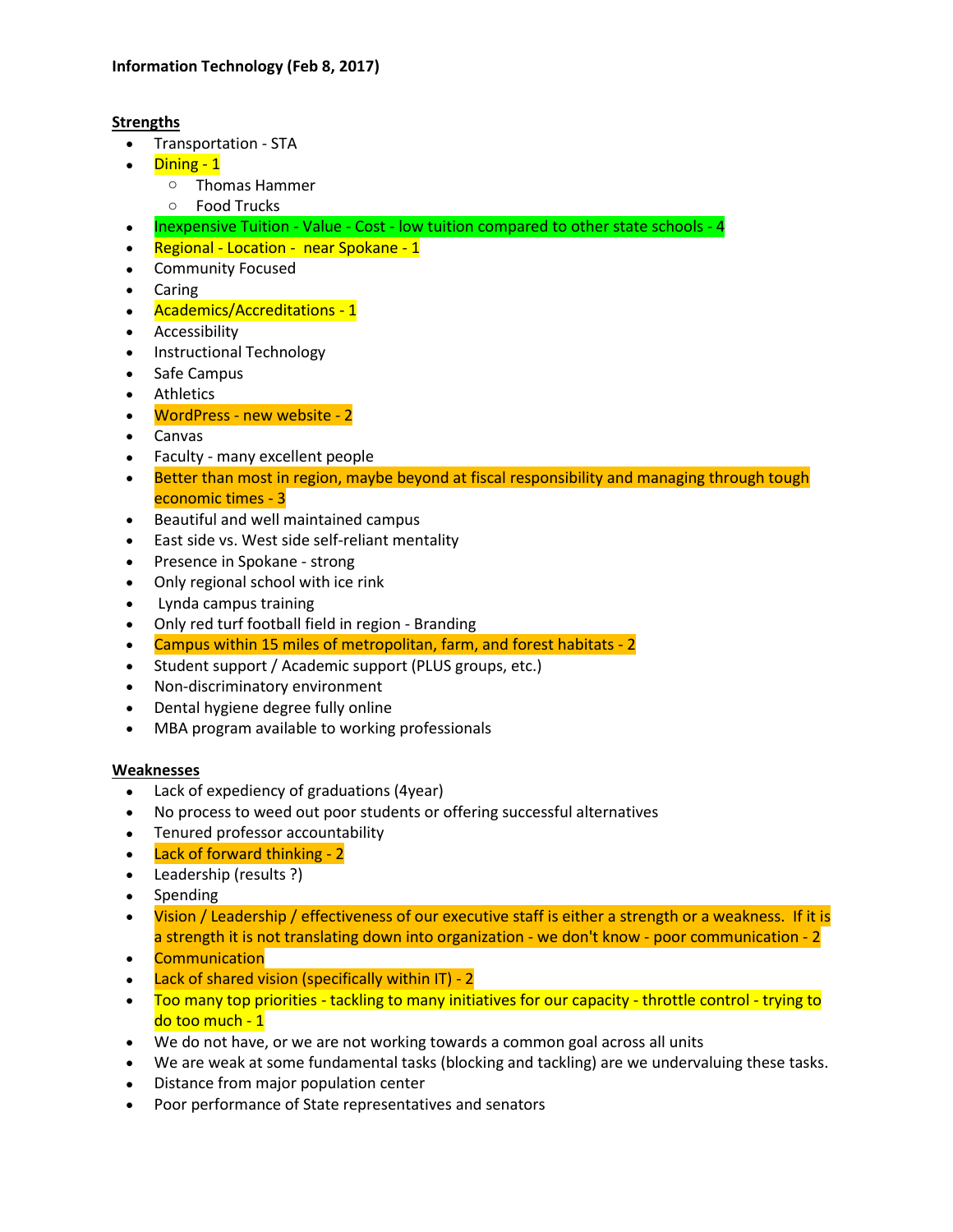# **Information Technology (Feb 8, 2017)**

- Low participation on high demand subject areas (STEM)
- Lack of advising and degree completion planning program
- Low completion and retention rates 1
- Food prices expensive 2
- Parking
- Maximizing functionality of purchased technology 2
- Student news sources (no radio or news show)
- Political factions within the campus
- Planning and thoroughness of:
	- o Systems
	- o Projects
	- o Initiatives
	- o Committee deliverables
- General advising for students
- Lack of community (quality service initiative)
- Marketing to external community
- Silos
- Leveraging employee skills and strengths
- Budget constraints

Lack of recognition (acknowledgement of exemplary work) - 1

#### **Opportunities**

- Online courses (offering more)
	- o full degree programs
	- o Non-resident students surrounding areas, as well as distance learning
- Athletics National recognition
- Room to grow geographic location
- No aerospace related classes in area with: 4
	- o 2 airports within 20 miles
	- o FAA office
	- o manufacturers within 10 miles
	- o Air force base
	- o SCC has diminished aerospace classes
- Medical Industry strong locally can we tie into that?
- Save money through energy efficiency programs & solar power generation possible grant money obtainable
- No "visible" research programs at EWU Medical School?
- Community partnerships (STA, Food trucks, business, etc.)
- More snow days improve winter safety of campus
- Downtown (Spokane) conference sites affordable, big capacity
- Maintain Affordability bring in students
- Access to outdoor activities, environment 1
	- o Rivers lakes and mountains
	- o Moderate climate
- Use technology to improve business processes 2
- Partner with community colleges
- Marijuana money
- Partner with business instructional, internships operational improvements